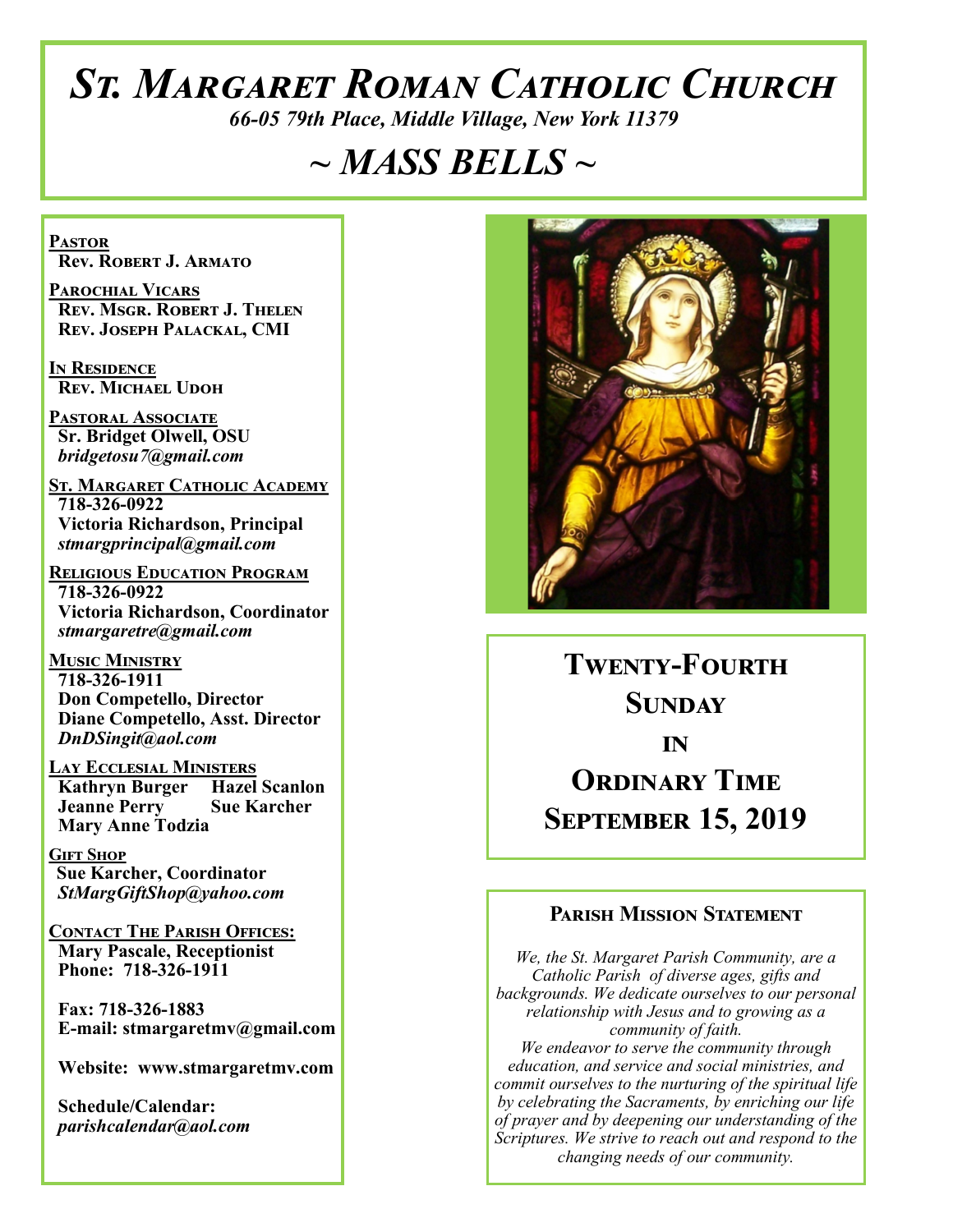### *MASSES FOR THE WEEK*

| <b>SEPTEMBER 15 - TWENTY-FOURTH</b><br><b>SUNDAY IN ORDINARY TIME</b><br>People of the Parish<br>Filippo e Leonardo Curatolo/Daniele<br>Bussa/Maria Curatolo/Vivian e Mike Sisto/<br>Leonarda Asaro/                                 |  |
|--------------------------------------------------------------------------------------------------------------------------------------------------------------------------------------------------------------------------------------|--|
| John J. & Margaret M. Forte<br>Frank Coccaro<br>Vera & George Murphy (ANNI)                                                                                                                                                          |  |
| <b>SEPTEMBER 16 - ST. CORNELIUS</b><br>John D. Doran<br>Fred Basedow (BIRTH)                                                                                                                                                         |  |
| <b>SEPTEMBER 17 - ST. ROBERT</b>                                                                                                                                                                                                     |  |
| <b>BELLARMINE</b><br>John D. Doran<br>Sandra Slattery                                                                                                                                                                                |  |
| <b>SEPTEMBER 18 - WEEKDAY</b><br>Jeaneatte Tavarone<br><b>Marion Hartmann</b>                                                                                                                                                        |  |
| <b>SEPTEMBER 19 - ST. JANUARIUS</b><br>Eleanor Doocey<br>Theodore Mundy, Sr. (ANNI)                                                                                                                                                  |  |
| <b>SEPTEMBER 20 - STS, ANDREW KIM</b>                                                                                                                                                                                                |  |
| <b>TAEGON/PAUL CHONG HA-SANG</b><br><b>Erna Medic</b><br><b>Blanche Dathe</b>                                                                                                                                                        |  |
| <b>SEPTEMBER 21 - ST. MATTHEW</b><br>Collective: Wilhelm Nick/<br>Aldo Cermeli                                                                                                                                                       |  |
| <b>SEPTEMBER 22 - TWENTY-FIFTH</b>                                                                                                                                                                                                   |  |
| SUNDAY IN ORDINARY TIME<br><b>Rudolf Kropf</b><br>Il Popolo della Parocchia/Vincenza,<br>Mariano e Salvatore Palmeri/Maria<br>Curatolo<br><b>Frank Fischetti</b><br>Martin & Charlotte Wintergerst<br>Edward H. & Ellen T. Morrissey |  |
|                                                                                                                                                                                                                                      |  |

#### **MASSES and MEMORIALS**

 **There still are many 2019 Masses and memorials available for your intentions. Please visit the Rectory Offices to make your requests.**

**The 2020 Mass book will open in October. The date will follow in the next Mass Bells.** 

# **PARISH INFORMATION**

**Rectory Office Hours Monday - Friday - 9 am to Noon, and 1 pm to 5pm Tuesday & Wednesday evenings 5-7pm Saturday - by appointment Sunday - closed**

**CONFESSIONS** - Saturday, 4-4:45 pm or by appointment with a priest.

**NOVENA** to Our Lady of the Miraculous Medal Mondays after the 9am Mass.

**BAPTISMS** take place on the 1st and 3rd Sundays of the month. Please call the rectory for an appointment and to register your child.

**WEDDINGS MUST** be scheduled at least six months in advance by appointment with a priest or a deacon. Please call the rectory office. For marriage preparation information visit www.pre-cana.org.

**THE ENGLISH CHOIR** rehearses on Tuesday, at 7 pm in the Church. Tenors and baritones needed!

**IL CORO ITALIANO** prattica ogni Domenica prima della Messa Italiana.

**THE YOUTH CHOIR** rehearses on Thursday, from 6-7 pm in the Church. For more info, DnDsingit@aol.com

**BOY SCOUT TROOP #119** meets on Tuesdays from 7:15-9 pm in the Parish Hall. New members are welcome, age 10 1/2 & up. Call Mr. Krzewski, 718-894-4099.

**CUB PACK #119** meets on Mondays from 7-8:30 pm in the Parish Hall. New members welcome, age 6 to 10-1/2. Call Mr. Krzewski, 718-894-4099.

**SENIOR CITIZENS** meet every Wednesday at 12 Noon in the Parish Center.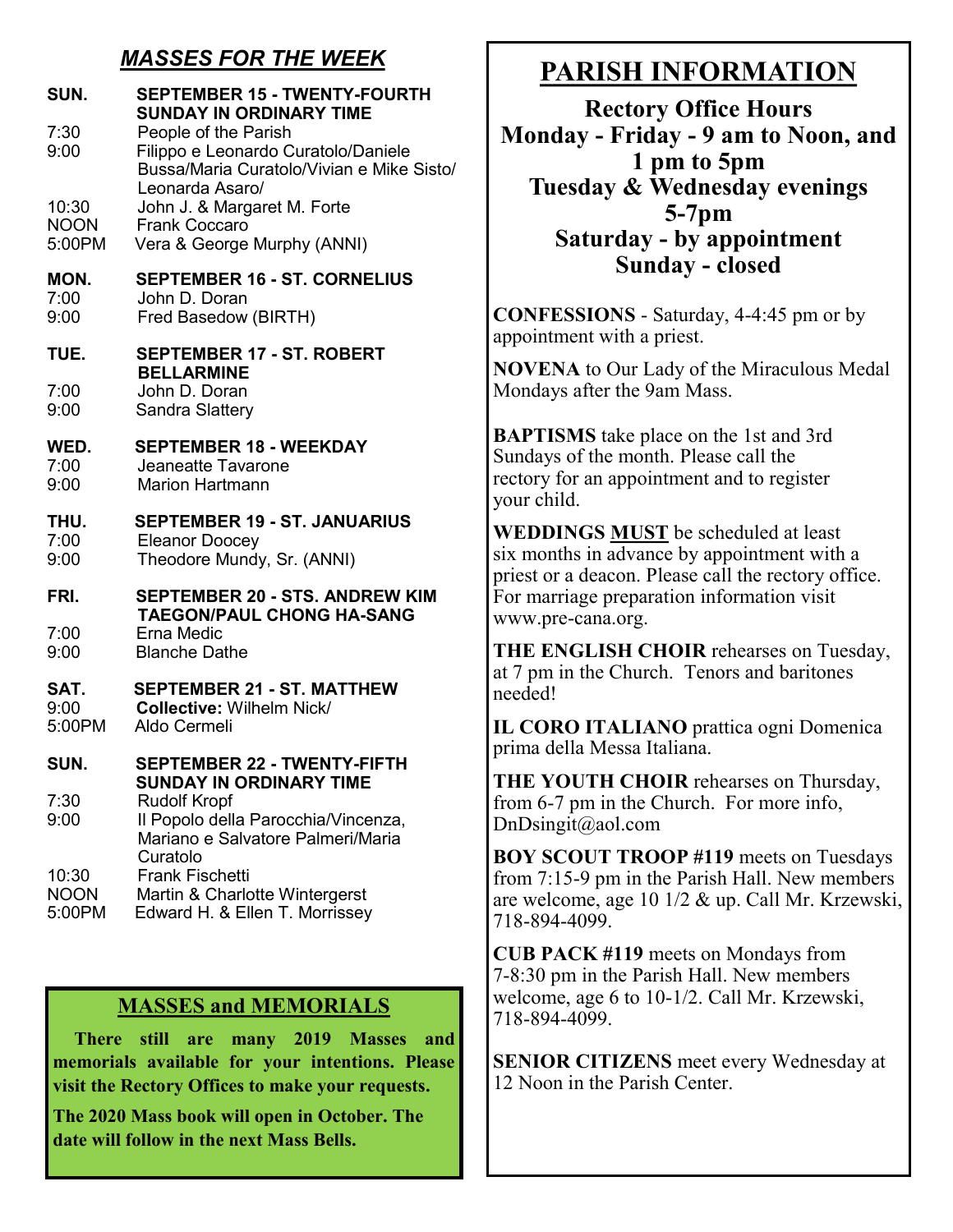# PLEASE PRAY FOR OUR SICK

Karen Guarascio, Connie Faccibene, Linda Frazier, Cari Ann Falk-LoBello, Glen Falk, Ronald Frazier, Robert Sabini, Lee Falk, Scott White, Baby McKinley Kelleher, Sean Harrison, Justin James Quirke, Elizabeth Ott, John Wert, Mary Harrison, John Murphy, Anne McGinnis, Richard Santangelo, Norma Voyer, Vicky Turato, Julio Pelaez, Maritza Gutierrez, Graciela Mora, Cindy Mulore, Salvatore Tuttolomondo, Gloria Mojica, Gloria Pemaj, Anne Gorian, Allen McConville, Joseph Simon, Jack Marchindiondo, The Scaturro Family, Joseph Siano, Louis Pitelli, Marion Caracciola, Vita Mazzola, Giovanni Campo, Edward Stoltzenberg, Louis Pittelli, James Graff, Carol Arevalo, Immaculate Marge D'Elia, Jim O'Friscoll, Mary Rigovich, Matteo Sabini, Bob Biolsi,

*The names will remain for 3 months, please call 718-326-1911 and ask for continued prayers.*

#### **Prayer Requests**

**Pray for vocations to the Priesthood and Religious Life.** 

**Please pray for our men and women from our Parish serving in the defense of our country: Lt. Col. Thomas Frohnhoefer Sgt. Robert A. Domenici** 



#### *WE RECALL OUR BELOVED DECEASED*

*Especially, Marilyn Lovett, Margaret E. Philips, Concepcion Ramos, Ronald Scrimenti May they rest in Christ's Peace!*

# **MEMORIALS**

#### *WINE & HOST THIS WEEK*

*are offered in memory of Geraldine Ward, Eileen Flynn and Peggy Flynn at the request of The St. Vincent dePaul Society.*

#### *TABERNACLE LAMP THIS WEEK*

*is lit in memory of Anna Regina Carosi.* 

## *ALTAR CANDLES THIS WEEK*

*are offered in memory of Ignazio e Giuseppina Pandolfo at the request of Ben Armato.*

#### **TODAY'S READINGS**

 *Twenty-Fourth Sunday in Ordinary Time*  Ex32:7-11, 13-14 Ps 51:3-4, 12-13, 17, 19 1 Tm 1:12-17 Lk 15:1-32 or 15:1-10

#### **READINGS FOR THE WEEK**

| Monday:    | $1$ Tm $2:1-8$<br>Ps 28:2, 7, 8-9<br>$Lk$ 7:1-10                                   |
|------------|------------------------------------------------------------------------------------|
| Tuesday:   | $1$ Tm $3:1-13$<br>Ps 101:1b-2ab, 2cd-3ab<br>5, 6<br>Lk 7:11-17                    |
| Wednesday: | $1$ Tm $3:14-16$<br>Ps 111:1-2, 3-4, 5-6<br>Lk 7:31-35                             |
| Thursday:  | 1 Tm 4:12-16<br>Ps 111:7-8, 9, 10<br>Lk 7:36-50                                    |
| Friday:    | $1 \text{ Tm} 6:2c-12$<br>Ps 49:6-7, 8-10, 17-18,<br>$19 - 20$<br>$Lk$ 8:1-3       |
| Saturday:  | Eph 4:1-7, 11-13<br>Ps 19:2-3, 4-5<br>Mt 9:9-13                                    |
| Sunday:    | Am $8:4-7$<br>Ps 113:1-2, 4-6, 7-8<br>$1$ Tm $2:1-8$<br>Lk $16:1-13$ or $16:10-13$ |
|            |                                                                                    |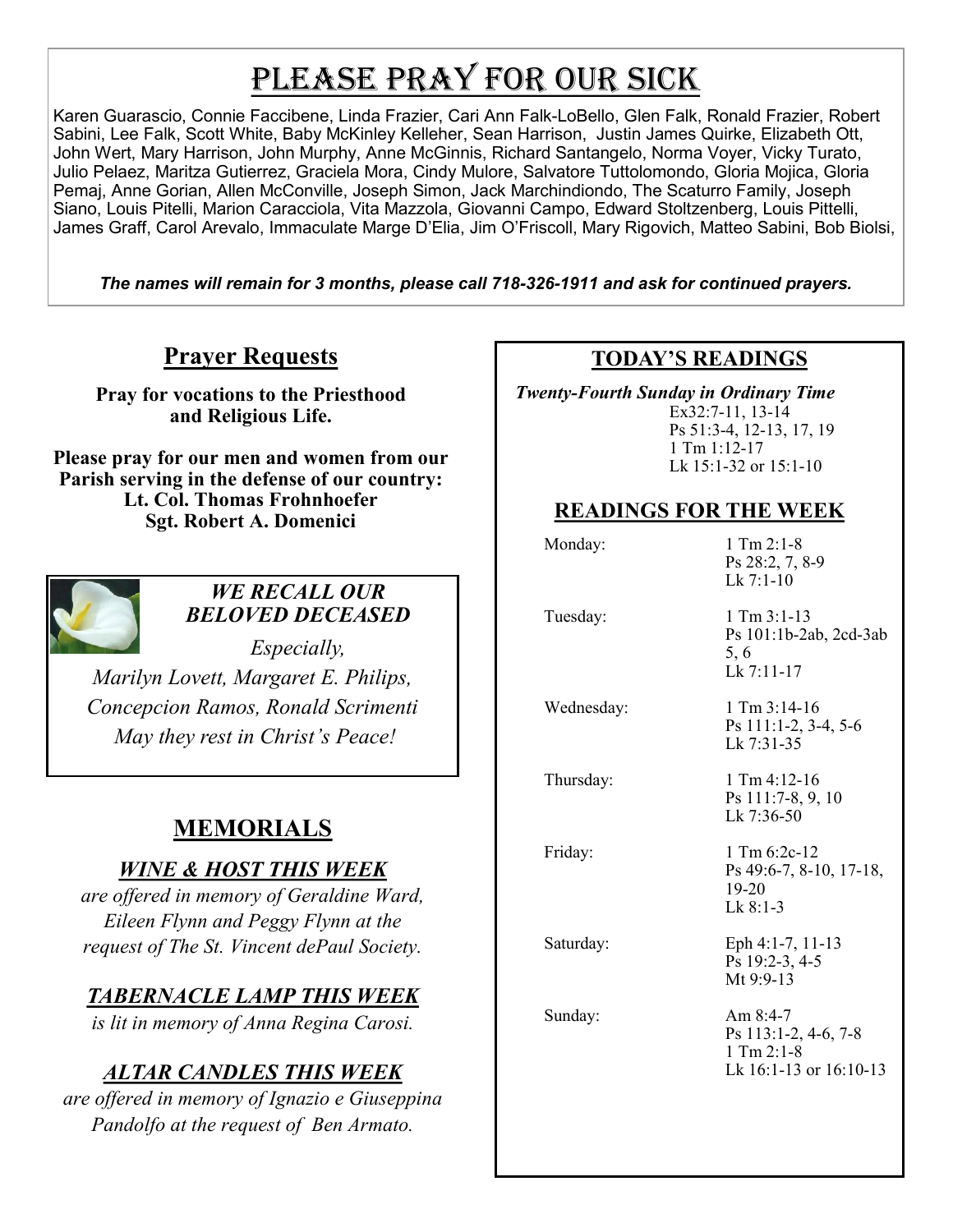

#### IN CELEBRATION OF THE STEVEN FROSCH MEMORIAL FOUNDATION's 5TH ANNIVERSARY

**GREAT FROSCH GALA**

 Saturday, September 21 7:30 - 11:30pm O'Connell Gardens, Oceanside, NY **GATSBY ATTIRE ENCOURAGED**

Individual Tickets: \$85 per person Tables of 10-12 available

Open bar is included, 21 and over please!

To purchase tickets, a sponsorship or donation Visit **www.thefroschfoundation.org** For questions e-mail **sff@thefroschfoundation.org**

### **SCHOOL 'S OPEN**



School is open. Please drive carefully. DO NOT Please also be mindful of our neighbors and **GATE** the need to keep the streets open for

emergency vehicles. Don't block driveways or the schoolyard entrance, or double-park.

## **PARISH REGISTRATION**

 Very often, people come to the Rectory asking for a certificate or letter attesting to their being active members of our Parish. That's hard for us to do, if there is no record of their being registered.

 All families worshiping here at St. Margaret's are encouraged to register with the Rectory Offices. All you have to do is complete the following information and drop it into the collection basket. We'll take it from there.

Name: Address: Phone #:  $($  )- -

# **DEFENSIVE DRIVING COURSE**



will be given in

St. Margaret Catholic Academy Library on Saturday, October 19, from 9:00am to 3:30pm

**THE COST:** \$45.00 per person

**THE BENEFITS:** 10% discount on liability and collision insurance for 3 years. Up to 4 points deducted from your driving record.

**CONTACT:** Sister Bridget at **718-326-1911** for more information or to register.

#### **RCIA (Rite of Christian Initiation for Adults**

#### **Are you interested in the Catholic faith? Are you searching for . . .**

- **~** a deeper relationship with God?
- $\sim$  a sense of belonging in a faith community?
- **~** a greater fulfillment of your mission in life?

#### **The RCIA process is a journey of faith through . . .**

- $\sim$  the initial stages of asking and seeking
- $\sim$  study and discussions about Catholic teaching and the way of life
- $\sim$  hearing the Gospel proclaimed and by faithful reflection and prayer
- $\sim$  a growing desire to love and serve others the sacraments of initiation: Baptism, Confirmation, Eucharist

#### **RCIA is for . . .**

- $\sim$  persons in need of Baptism
- $\sim$  persons baptized in another Christian tradition who desire to become Catholic
- $\sim$  persons baptized Catholic in need of First Communion and Confirmation

Classes begin in September. For information and/or to register, call Sr. Bridget, **718-326-1911** or e-mail at **bridgetosustmarg@aol.com**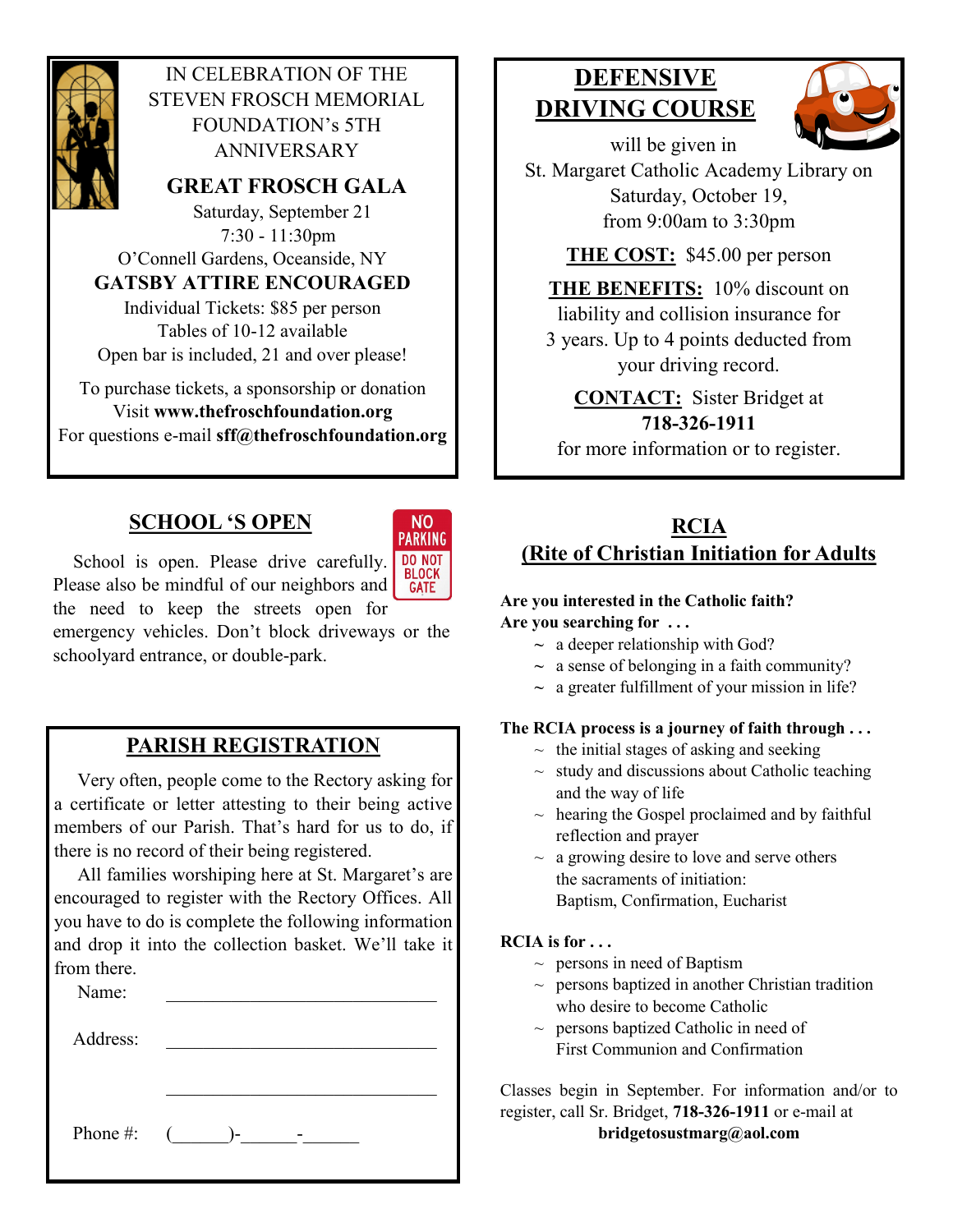## **St. Margaret Gift Shop**

Wednesdays, 12:00 - 4:00pm Saturdays, 4:00 - 5:00pm Sundays, 9:00am - 1:00pm

We have a selection of religious goods: Rosaries Medals - Gifts - Crucifixes - Statues - Bibles other books **AND MORE!**

If we don't have it, we'll try to get it for you. The Gift Shop is located in the rectory. Please use the red side door in the parking lot. If the door is closed, please knock.

Contact us: **StMargGiftShop@yahoo.com**

#### **SPECIAL ANNIVERSARY**

 We have begun our 160th year as a Parish community, second only to the Methodist congregation in Middle Village. There will be several celebrations to mark the occasion, including some family-friendly activities. (Unfortunately, a dinner-dance in October is not feasible.) There also will be spiritual, liturgical, and study opportunities to help us grow as disciples of Christ. If you have any ideas for activities, please feel free to share them with Fr. Armato or any of the other members of the Parish staff.

## **ANNUAL CATHOLIC APPEAL**

 Our 2019 *Annual Catholic Appeal* is at **\$57,362** toward our goal of **\$65,897,** thanks to the **159** families who have pledged. We are at **87.0%** of our parish goal, with **\$8,535** to go!

 This is a **Parish effort.** Please donate as your means allow. Use the envelopes mailed to you or one available in church *to send your donation directly to the Appeals office.*

 **NO funds donated for this Campaign are used to pay for sex abuse lawsuits.** 

## **Monthly Memorial Mass**

 A **bi-lingual (English and Italian) memorial Mass with music** is celebrated each month for the repose of the souls of those who were buried from our church during the preceding month.

 While we no longer celebrate private memorial Masses, families who wish to have an annual or "month's mind" Mass offered for a loved one can join in this monthly celebration. Please contact the Rectory at **718-326-1911** to make the arrangements.

 **The next memorial Mass will be celebrated at 11:45 am Saturday October 12.** 



# **THE ST. VINCENT FOOD PANTRY**

is located in the Convent 66-25 79th Place

#### **The Pantry is open every WEDNESDAY AND SATURDAY from 10:00 am to 12:00 Noon.**

*Our Food Pantry is in need of coffee, bottled juice, cooking oil, mayo, sugar, canned fruit, Chef Boy-ardee products. For more info, call Terry, 718-326-0811.*

*As always, thank you for your generosity!*

## **FLAG POLE**

We are happy to report that our flag pole and both our American and POW flags are flying high over St. Margaret's by the CWV memorial alongside the Center on 80th Street.



 We wish to thank Michael Roemmelt, Charles Krzewski, and Boy Scout Troop #119 for their generosity in restoring this important part of our Parish and Academy.

God bless America!